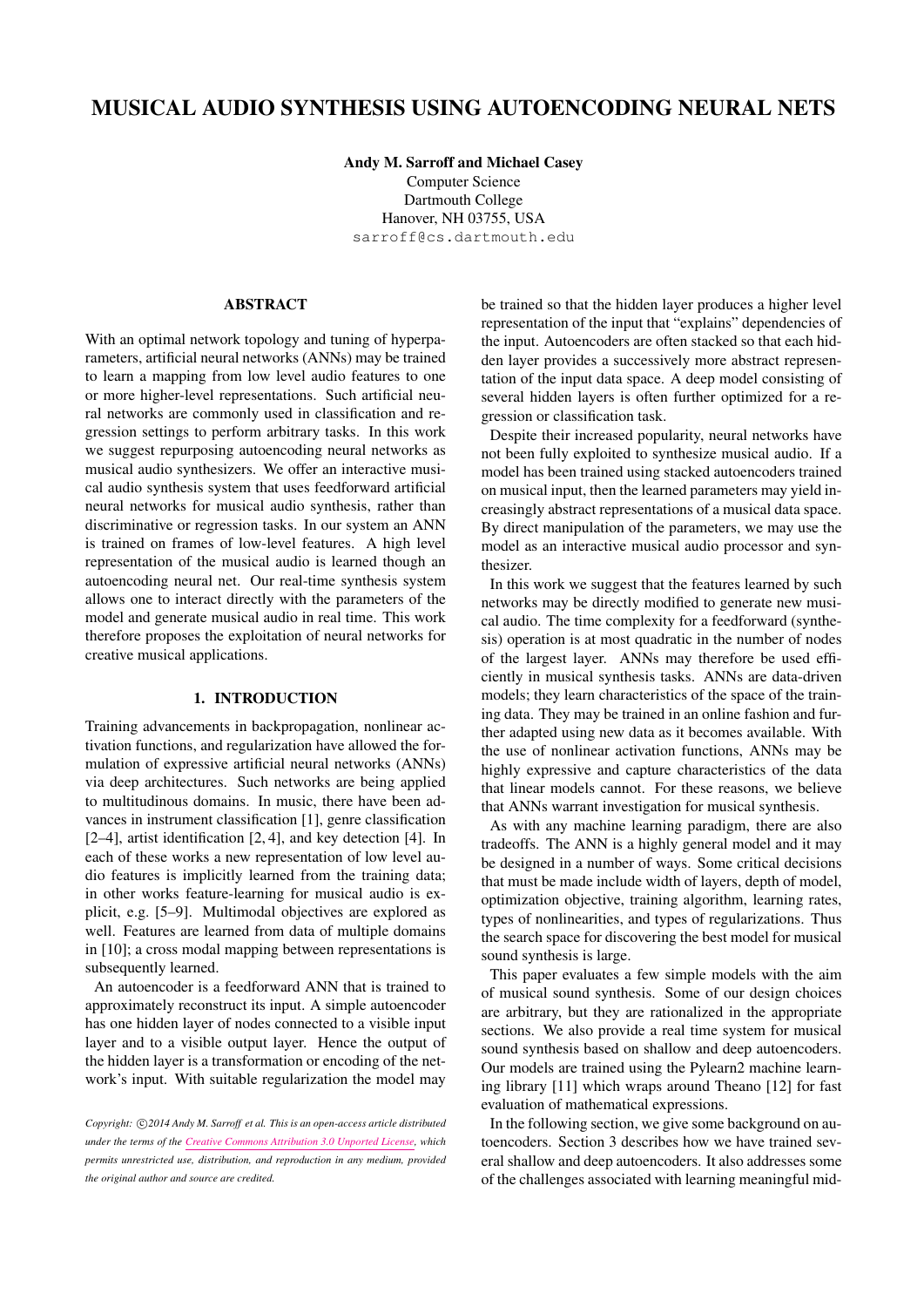level representation of the input features. We then describe our musical interface for "playing" an autoencoding neural net. Future directions are discussed in Section [5.](#page-5-8) All code is written in Python and provided at [https://github.](https://github.com/woodshop/deepAutoController) [com/woodshop/deepAutoController](https://github.com/woodshop/deepAutoController). We hope that this paper encourages others to examine how this highly adaptable class of models may be used for creative musical tasks.

#### 2. AUTOENCODERS

A classical autoencoder (also known as an autoassociator) is a deterministic feedforward ANN comprised of an input layer, a hidden layer, and an output layer (see Figure [1\)](#page-1-1). Each layer of an autoencoder consists of one or more units. The input and output layers of an autoencoder have the same number of units. The autoencoder learns a mapping, or encoding, from an input vector  $\mathbf{x} \in \mathbb{R}^d$  to a hidden representation  $y \in \mathbb{R}^e$ . It also learns a mapping (decoding) from y to the output layer  $z \in \mathbb{R}^d$ . The inputs to the units in the hidden and output layers are weighted sums of the activations of the layers immediately preceding before them, i.e.

<span id="page-1-2"></span>
$$
y = s(Wx + b_{hid})
$$
 (1)

and

<span id="page-1-3"></span>
$$
\mathbf{z} = s(\mathbf{W}_{\text{prime}} \mathbf{y} + \mathbf{b}_{\text{vis}}) , \qquad (2)
$$

where  $s(\cdot)$  indicates an activation function (often nonlinear, such as a logistic function) and  $W$ ,  $W_{\text{prime}}$ ,  $b_{\text{hid}}$ , and  **are the parameters that the model will learn. Activa**tion function(s) for neural networks are a key component of design and continue to be a topic of active research.

When training an autoencoder we choose an objective function that minimizes the distance between the values at the input layer and the values at the output layer according to some metric. Popular metrics include squared error:

$$
\sum_{k=1}^{d} (x_k - y_k)^2
$$
 (3)

or if  $\mathbf{x}, \mathbf{z} \in \{0, 1\}^d$ , cross entropy:

$$
-\sum_{k=1}^{d} \left[ x_k \log y_k + (1 - x_k) \log(1 - y_k) \right].
$$
 (4)

The architectures of autoencoders vary. The number of units in the hidden layer may be less than that of the input and output layers. In such cases the activations of the hidden layer are a compressed encoding of the input signal. Alternatively we may choose to give the hidden layer more units than the inner and outer layers. In such cases we will usually enforce sparsity or another regularization on the model so that the overcomplete set of weights may learn a meaningful representation of the data. One method of regularization is *denoising* [\[13\]](#page-5-9), in which the model learns to reproduce the input from a corrupted version of the input. There are several types of corrupters used in practice, e.g. gaussian distributed noise, dropout, and salt and pepper corruption.

<span id="page-1-1"></span>

Figure 1. An autoencoder having 5-4-5 input, hidden, and output units, respectively. The autoencoder's objective function minimizes the difference between x and z, as measured by some distance function.

After training a shallow (single hidden layer) autoencoder, we may use the activations of its hidden layer as the input to a second autoencoder. In this way we may stack autoencoders. For each successive model, we may learn a more abstract mapping from the layer beneath it. The layer-wise pretraining of autoencoders and subsequent stacking and finetuning is a typical strategy for building deep neural networks.

Once a shallow or deep autoencoder has been successfully trained on musical audio, we may synthesize new musical audio by running feedforward passes through the model at an appropriate audio rate. By exposing the activations of the hidden units to a human operator, we may exercise control over the sound of the output of the model. In one case, we may stream audio through the model and modify the activations at one or more hidden layers. Alternatively, we may remove the encoding part of an autoencoder and replace a subset of the hidden units with our own streaming values, propagating them through the decoding half of the model.

## 3. MODELS

<span id="page-1-0"></span>As a proof of concept for an autoencoder synthesizer, we trained several models and built an interface for manipulating the models. We chose simple model topologies and performed some minor grid searching across model size and quantity of corruption (for regularization). Our primary goal was to train several models having low reconstruction error that could be tested as music audio synthesizers using an interactive interface. We discuss the models in this section and discuss the interface in the next section. We experimented with three model variants:

- Pretraining of a shallow autoencoder
- Deep pretraining of a second autoencoder
- Fine tuning of a deep composed autoencoder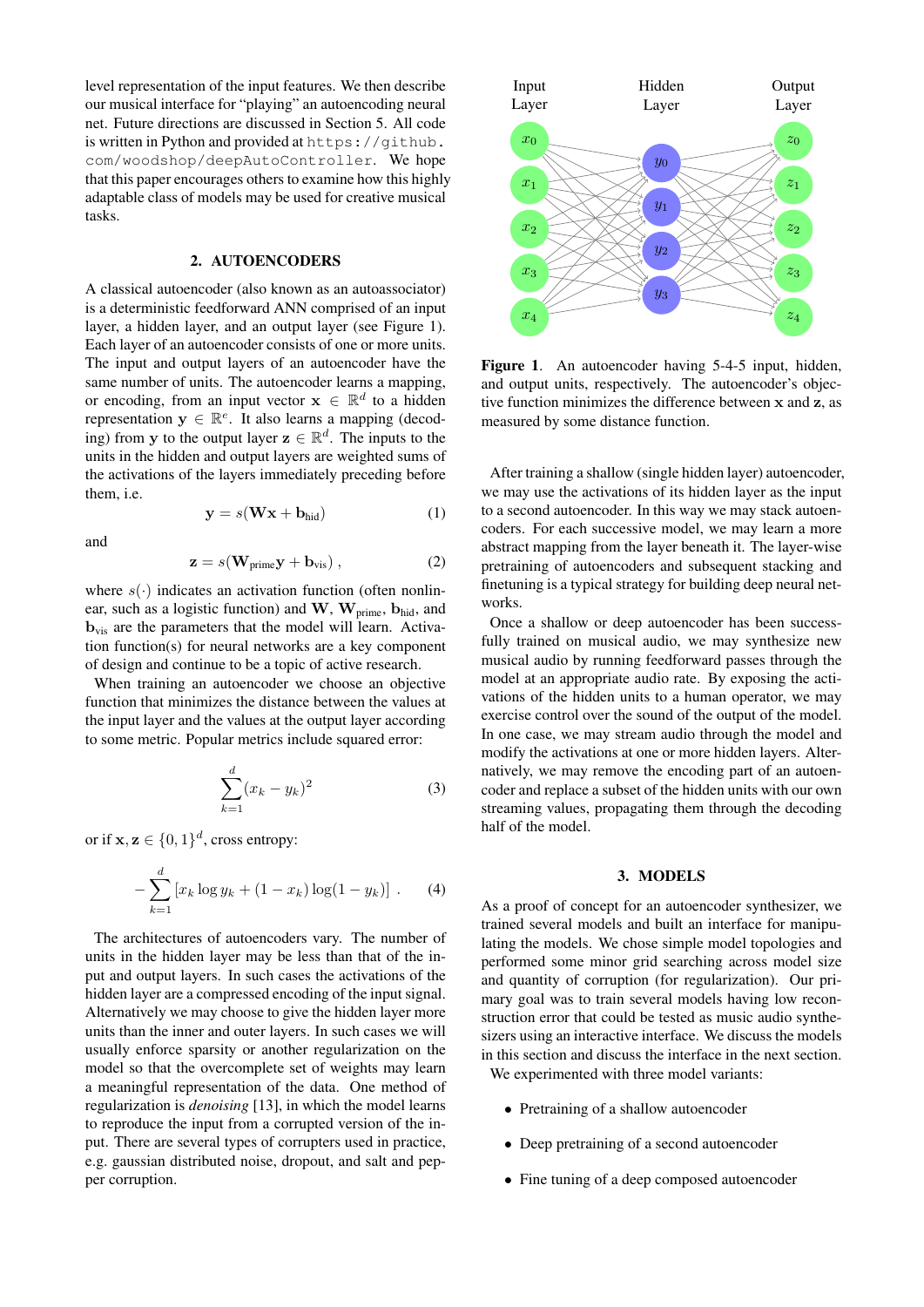|      |        |        |        | Noise  |        |        |        |
|------|--------|--------|--------|--------|--------|--------|--------|
| HL1  | 0.00   | 0.01   | 0.02   | 0.05   | 0.10   | 0.25   | 0.50   |
| 8    | 0.0440 |        |        |        |        |        |        |
| 16   | 0.0414 |        |        |        |        |        |        |
| 64   | 0.0276 |        |        |        |        |        |        |
| 256  | 0.0187 |        |        |        |        |        |        |
| 512  | 0.0198 |        |        |        | 0.0664 | 0.0854 | 0.0921 |
| 1024 | 0.0352 |        |        |        | 0.0711 | 0.0927 | 0.0980 |
| 1500 | 0.0371 | 0.0360 | 0.0405 | 0.0547 |        |        |        |
| 2048 | 0.0983 |        |        |        | 0.1798 | 0.2114 | 0.0972 |
| 2500 | 0.0951 | 0.0951 | 0.0951 | 0.0951 |        |        |        |
| 3500 | 0.0951 | 0.0951 | 0.0951 | 0.0951 |        |        |        |

<span id="page-2-0"></span>Table 1. Mean squared validation error on for pretraining of shallow autoencoders. The input/output layers of each model had 1025 units. HL1 designates the number of hidden units. Noise designates the standard deviation of gaussian distributed noise used to corrupt the input signal.

The first model we train is a simple autoencoder like the one depicted in Figure [1.](#page-1-1) In the second variant we take the output of the hidden layer of an already-trained autoencoder and train a second autoencoder to reproduce the mapped input. Hence if the size of the hidden layer of the first encoder is  $N$ , then this is also the size of the input and output layers of the second autoencoder. There is no limit to how many stacked autoencoders we may train in this fashion. For our purposes, we have limited ourselves to stacked autoencoders of depth 2. In the final variant we build a deep composed autoencoder by taking the hidden layers of two pretrained autoencoders and finetuning the weights of the whole system to improve reconstruction of the original input.

We note that this is often the order of events for training a deep neural network. Each layer is pretrained in succession as a shallow model with the previous layer providing the input to the subsequent layer. When pretraining is finished the system is "finetuned".

# 3.1 Data

We used 70,000 frames of magnitude Fourier transforms randomly selected from a dataset of approximately eight thousand songs existing across unique artists. The dataset is roughly stratified across 10 musical genres. Of these audio frames 10,000 were held out as a validation set and 10,000 were held out as a test set. Each audio frame was computed from a 2,048-point FFT on audio having a sampling rate of 22,050 samples per second. The entire data set was normalized to the range [0, 1]. The magnitudes of the first 1,025 frequency bins were given to the models as the input vector of a shallow autoencoder.

We chose to use frames of magnitude FFTs for our models because they may be reconstructed exactly into the original time domain signal when the phase information is preserved, the Fourier coefficients are not altered, and appropriate windowing and overlap-add is applied. It was thus easier to subjectively evaluate the quality of reconstructions that had been processed by the autoencoding models. There are several disadvantages to using FFTs as the low level training data; these are discussed later.

<span id="page-2-1"></span>

Figure 2. Top: STFT of original audio file. Bottom: STFT of reconstructed audio file.

### 3.2 Training

Training was performed using stochastic gradient descent on mini-batches of 100 frames. The learning rate was set at 0.005 and a learning momentum 0f 0.5 was used. In all training, the mean squared error was used as the cost function. On pretraining of shallow networks, a sigmoid activation function was used only on the hidden layer, with linear activation on the output layer. When a second autoencoder was employed for a deep model, the sigmoid activation function was used on both the hidden and output layers of the second autoencoder. On some models we additionally used gaussian noise as a network corruptor for regularization. The encoding and decoding weights were untied in our models.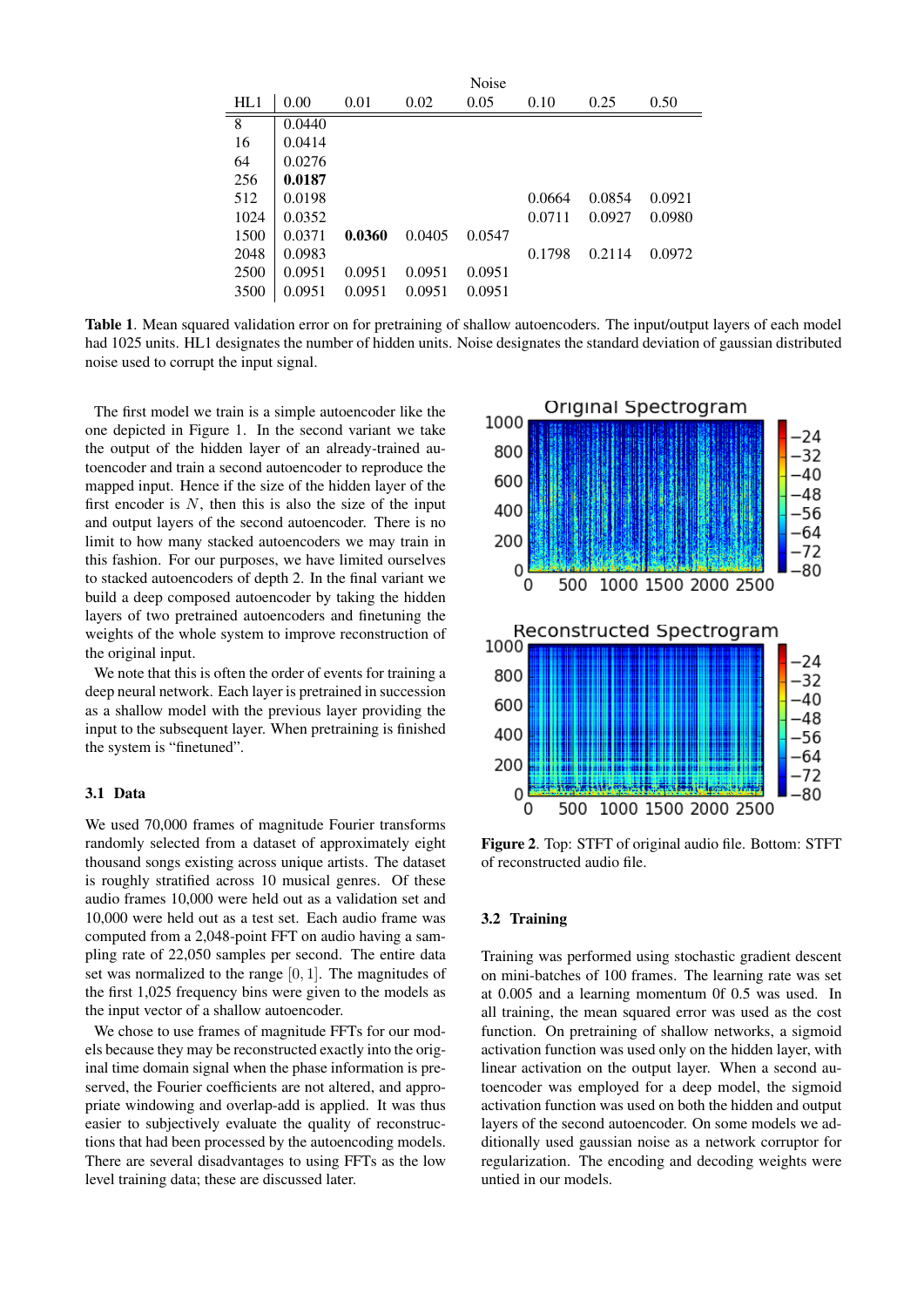<span id="page-3-0"></span>

|      | Noise |        |        |        |  |
|------|-------|--------|--------|--------|--|
| HI.1 | HI.2  | 0.00   | 0.10   | 0.25   |  |
| 256  | 8     | 0.0737 | 0.0737 | 0.0737 |  |
| 256  | 16    | 0.0737 | 0.0737 | 0.0737 |  |
| 256  | 32    | 0.0737 | 0.0737 | 0.0737 |  |
| 1500 | 8     | 0.0331 | 0.0331 | 0.0329 |  |
| 1500 | 16    | 0.0348 | 0.0346 | 0.0344 |  |
| 1500 | 32    | 0.0356 | 0.0369 | 0.0384 |  |

Table 2. *Adjusted* mean squared validation error for second-layer pretraining of deep autoencoders. The input/output layers of each model is designated by HL1. The models printed in boldface in Table [1](#page-2-0) were used to provide the inputs to the models in this table. HL2 designates the number of hidden units. Noise designates the standard deviation of gaussian distributed noise used to corrupt the input signal. The mean squared error has been adjusted for easier comparison with other tables. For each model, the mean squared error was scaled by  $\frac{1025}{HB1}$ .

#### 3.3 Training Results

Table [1](#page-2-0) shows the mean squared error on the validation set for each model that was trained. Smaller networks that employed no denoising perform the best. The optimal number of hidden units given the chosen hyperparameters and model topologies appears to be 256, a feature size reduction of approximately 25%. Increasing the hidden layers to yield overcomplete filters does not appear to improve the models' performance. This is expected behavior for overcomplete models lacking regularization. Adding some corruption to the model with 1500 hidden units appears to improve results slightly. The largest models each show the same reconstruction error. This result may mean that one or more of the values of the hyperparameters (such as learning rate, momentum, initial weights) were inappropriate.

Figure [2](#page-2-1) shows the original spectrogram and a reconstructed spectrogram using a 256-8-256 unit autoencoder trained without denoising. We observe that much of the fine-grained detail is lost by the autoencoder, especially above the lowest frequency bins. The figure does not depict desirable behavior for an optimal autoencoder but nonetheless some of the detail in the lower frequency bins is approximately reconstructed.

Table [2](#page-3-0) shows the *adjusted* validation performance of a second autoencoder trained using the activations of the hidden units of a first autoencoder as input. The mean squared error of each model has been scaled by  $\frac{1025}{HB1}$  so that it may be directly compared with results shown in other tables. Once again smaller networks perform better than large ones and denoising does not appear to help much. Interestingly we find that the deep 1500-8 model has a better per-visible-unit performance than the 8 unit shallow autoencoder.

Table [3](#page-3-1) shows the final validation and test error for two models. The test error is significantly worse than the validation error—a sign of possible overfitting. The final finetuned models perform worse than the deep architectures

<span id="page-3-1"></span>

| HI .1 | $HL2$   Validation | - Test |
|-------|--------------------|--------|
| 256   | 0.0723             | 0.1006 |
| 1500  | 0.0953             | 0.1333 |

Table 3. Mean squared error on validation and test set for deep composed autoencoders. The models printed in bold in Tables [1](#page-2-0) and [2](#page-3-0) were connected and finetuned.

presented in Table [2,](#page-3-0) suggesting that the learning rate may have been inappropriate. Overall more complex models perform worse than the simpler topologies.

#### 3.4 Discussion

We conducted informal listening tests in conjunction with the synthesis interface described in the next section. The reconstructions sounded similar to the originals, but with a "grainy" noise mixed in. The detail in the high end was missing but much of the harmonic material was preserved.

The optimal parameters of the models were mostly inhibitory. Therefore the deactivation of a unit in a hidden layer yields a denser mixture of sounds at the output. Learning to play such an interface may prove difficult for new users, as one typically expects the opposite behavior from a musical synthesizer.

Neural networks have lots of hyperparameters over which to search, including learning rate, regularization, layer width, and model depth. The training results presented indicate that the hyperparameters chosen for the models were probably inadequate. Further work is needed to examine how these models might be improved.

It is notable that the low level input features, which were magnitude FFT coefficients, exhibit decreased average amplitude as the frequency bin increases (cf. Figure [2.](#page-2-1) If many of the input features are close to zero, then training may require more epochs and a steeper learning rate to adjust. We choose to work with FFT feature frames because the reconstruction will be cleaner than if we use band-limited features, given an optimal autoencoder.

Future experiments will consider alternative low-level representations with which to train the models. It might be more appropriate for musical sound synthesis if the models are trained using log frequency features rather than linear frequency. Log frequency representations more closely match our auditory systems.

The input data was globally normalized to the range [0, 1]. As noted above the distribution of the data was highly sparse. The sparsity of the input data may have affected the ability of the models to optimize their parameters. In future models we will standardize the features to unit variance. Future models will also explore log amplitude representations.

The shallow autoencoders in this paper use a sigmoid encoder and linear decoder with untied weights. It has been shown that these model topologies learn a transformation that spans the same subspace as Principal Components Analysis [\[14,](#page-5-10) [15\]](#page-6-0). Future models will explore alternate models having tied weights.

We have noted that the inhibitory nature of the weights makes it difficult for a musician to learn how to play the synthesizer. We explored models having nonnegative weights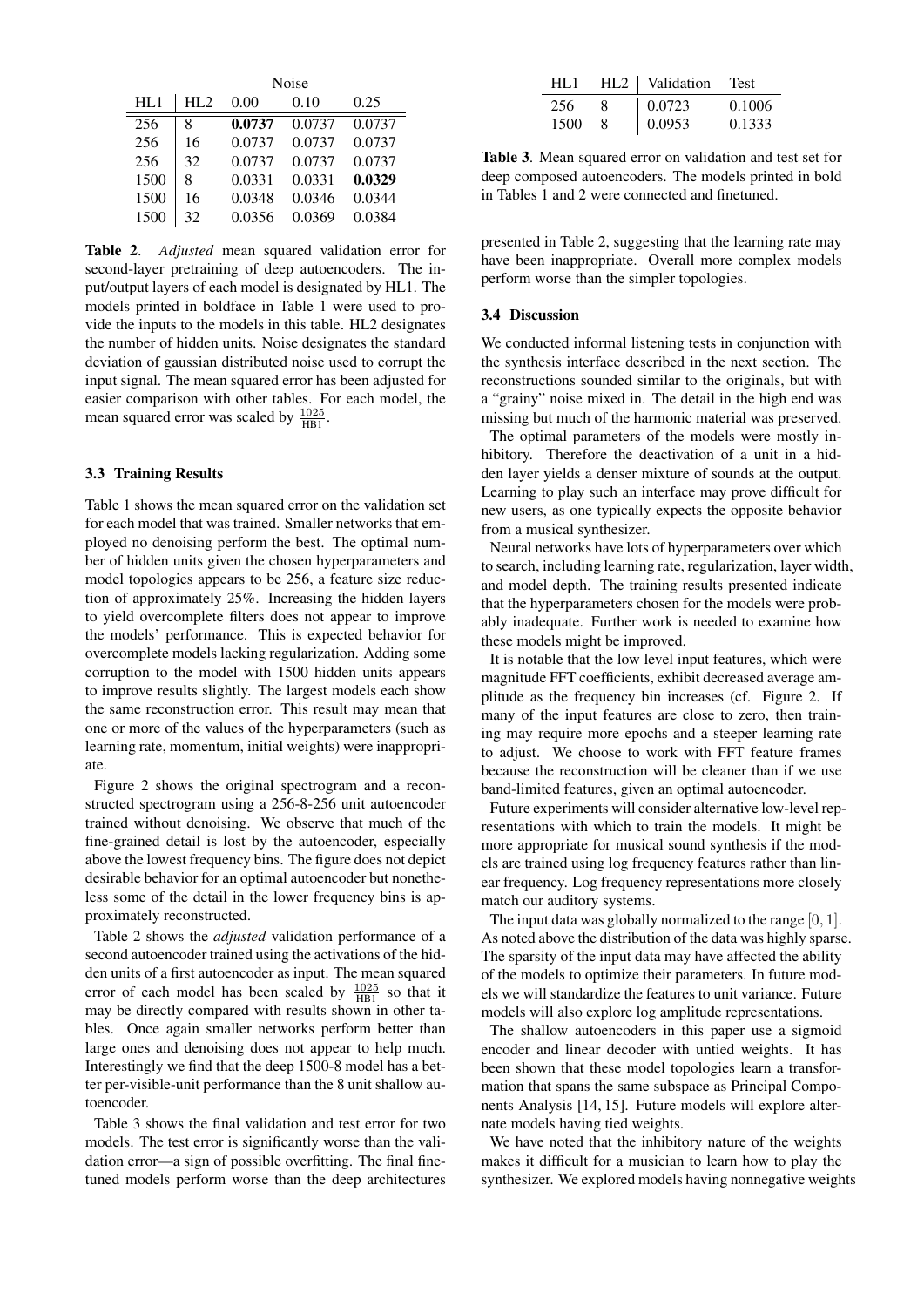by using an asymmetrical weight decay as shown in [\[16\]](#page-6-1). The results are not presented here as they are preliminary. Reconstruction error in such models is worse than without nonnegativity constraints. But we find informally that the models are somewhat more intuitive to play as synthesizers.

We also continue to explore other types of activation functions. In particular, rectified linear units have been shown to work well in the audio domain [\[17\]](#page-6-2). We have investigated shallow and deep autoencoders with rectified linear units with and without nonnegativity constraints. We have found that one of our shallow models with 16 hidden inits, unconstrained weights, rectified linear encoding units, linear decoding units, and tied wights achieves relatively good performance, having a 0.0310 mean squared validation error. The filters for this particular model sound more "musical" to us and the model is more intuitive to play as a musical sound synthesizer. However all current results on new developments are subjective and performance results are too preliminary to include in this paper.

#### 4. INTERFACE

We programmed a real-time interface for interaction with the hidden units of deep or shallow autoencoders. Whichever type of model is given to the program, the innermost hidden layer is exposed to the user for interaction. The interface is designed to work with models that have been trained using the Pylearn2 library, but generalizing the program to accept lists of parameters rather than class instances of models is trivial. The code is available at [https://](https://github.com/woodshop/deepAutoController) [github.com/woodshop/deepAutoController](https://github.com/woodshop/deepAutoController); it will be actively improved/updated. The current version is written in Python, but another version which is written in Objective-C++ may be deployed soon.

The current code consists of two classes, one for the interface, and one for the audio streaming and processing. The program is executed with three mandatory input arguments: the path to a pickled Pylearn2 model; a file indicating the parameters for low-level feature extraction; and a file designating what preprocessing to apply to the features. At the initialization of the application a Python Queue is instantiated for message-passing between the Autocontrol class and the PlayStreaming class. The two classes are briefly described below.

## 4.1 Autocontrol Class

The interface is designed to work with the Korg nanoKontrol2, a MIDI controller having 8 fader channel controls and a transport. Although the code has been written for this controller, it is easy to rewrite the mappings for another MIDI controller. The Autocontrol class instantiates a MIDI connection and uses the Pygame package to poll for MIDI events and produce informational output in a separate window (Figure [3\)](#page-4-0). The interface receives and several defined MIDI events form the nanoKontrol2:

• Track: Cyclically moves the view of hidden layer units backward or forward by 8 units.

<span id="page-4-0"></span>

| 000                         | Midi Control Window |         |            |             |  |  |  |
|-----------------------------|---------------------|---------|------------|-------------|--|--|--|
| Neuron                      | Gain                | Sca e   | Adj. Value | <b>Mute</b> |  |  |  |
| 24                          | 1.00000             | 2.00000 | 2.00000    |             |  |  |  |
| 25                          | 1.00000             | 1.00000 | 0.00000    | M           |  |  |  |
| 26                          | 026772              | 1.00000 | 0.26772    |             |  |  |  |
| 27                          | 1.00000             | 1.59055 | 1.59055    |             |  |  |  |
| 28                          | 1.00000             | 1.96850 | 1.96850    |             |  |  |  |
| 29                          | 1.00000             | 0.51969 | 0.51969    |             |  |  |  |
| 30                          | 0.68504             | 0.69291 | 0.00000    | M           |  |  |  |
| 31                          | 078740              | 1.00000 | 0.78740    |             |  |  |  |
|                             |                     |         |            |             |  |  |  |
| Queued Track: Resynthesized |                     |         |            |             |  |  |  |
|                             |                     |         |            |             |  |  |  |
|                             |                     |         |            |             |  |  |  |
|                             |                     |         |            |             |  |  |  |

Figure 3. A snapshot of the information window showing which hidden units are in view and what their scaling settings are.

- Cycle: Shuts down the application
- Set: Sets the output of all units to 0.
- Rewind and Fast Forward: Switches between original and synthesized audio
- Stop: Stops the audio and rewinds
- Play: Plays/pauses the audio output
- Record: Resets all hidden units to original activation values
- Pan pot and fader: Control a scaling factor which is multiplied against a particular unit's activity, thus suppressing or augmenting the activity at that unit.

#### 4.2 PlayStreaming Class

This class is instantiated as a separate process. It loads the parameters of the Pylearn2 model an an optional audio file. It polls for messages from a queue instance. When a user interacts with the midi controller this class instance receives a message from the Autocontrol class instance. Audio frames are read directly from an open audio file or the computer's default input and transformed to feature frames. If the user has designated that the original audio stream should be monitored, the audio frame is immediately transformed back to the time domain and sent to the output. Otherwise it is encoded (Eq. [1\)](#page-1-2). The activation of the hidden units are scaled or muted by the user's settings. The output is decoded (Eq. [2](#page-1-3) back to an low level feature frame, converted to the time domain, and sent to the output.

If an audio file is not provided, sound from the computer's default input device is used. The interface can also operate in a no input mode. In this case, the class "fires" the hidden layer at an audio rate while the user maintains control over the scale of the hidden layer units. A channel vocoder provides phase continuity for the inverse FFT if the user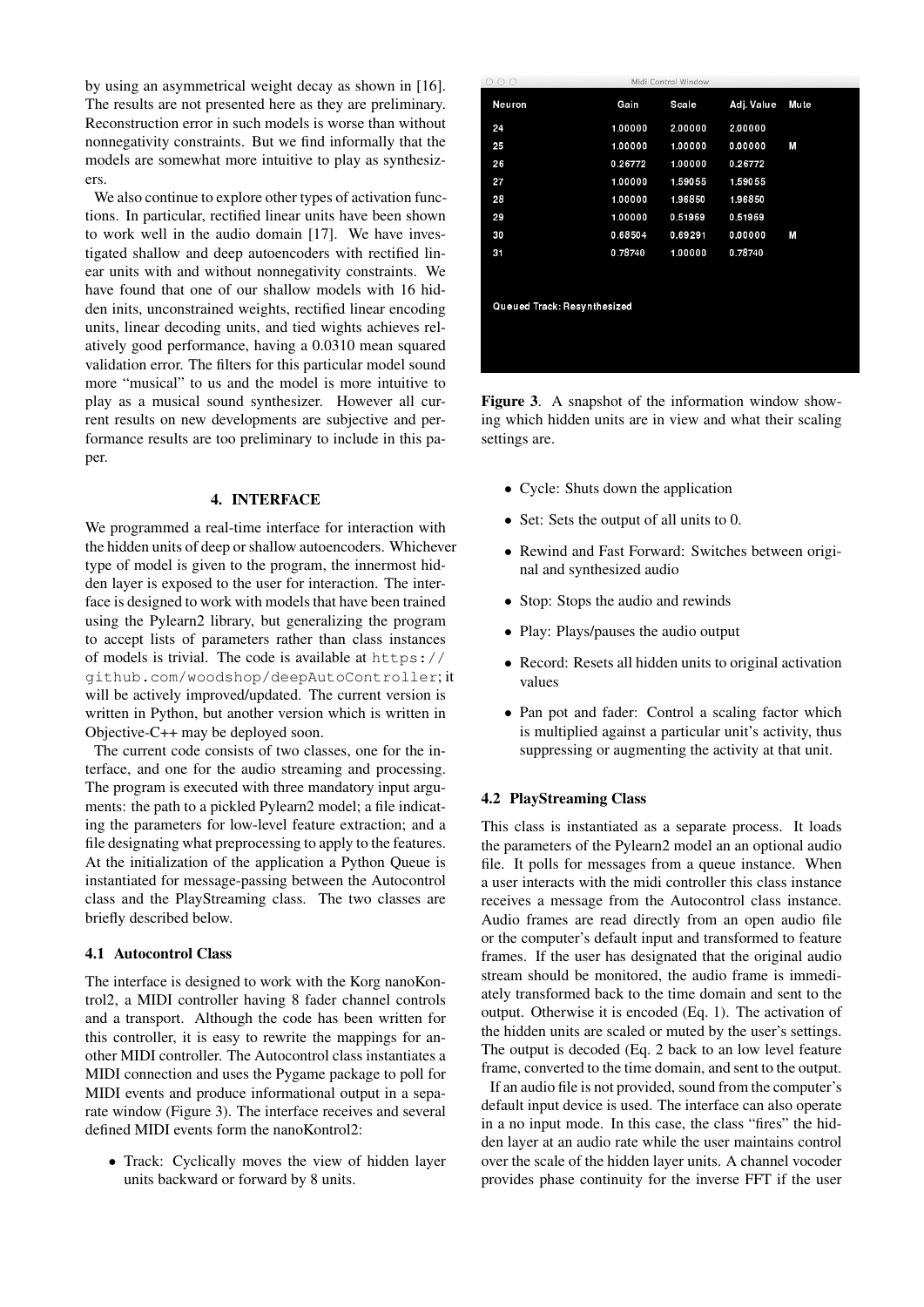decides to ignore the phase information from the input signal.

# 5. FUTURE WORK AN CONCLUSIONS

<span id="page-5-8"></span>This paper presents a first step toward extending the typical use patterns of neural networks beyond classification and regression to audio synthesis. Training an autoencoder so that it captures a meaningful mid-level or higher-level representation of the input is difficult. As has been shown in Section [3](#page-1-0) it may be difficult to optimize a model. Simply adding extra layers to create a deep model does not automatically yield a richer instance. There are lots of model hyperparameters to finetune in ANNs, including learning rate, weight decay, momentum, and other forms of regularization. In the future additional effort will be placed toward building more robust models.

One drawback of using neural networks for musical audio synthesis is that the learned weights may be negative. Since weights may be subtractive as well as additive, it is difficult to understand how they contribute to the model. Future work will include investigating models that are trained using nonnegative weight regularization, as well additional sparsity constraints and activation functions. It is the authors' belief that neural networks having overcomplete, sparse nonnegative weights will be easier to musically control.

The currently investigated models do not consider temporal dependency. In the future we would like to apply musical synthesis using temporally inclusive architectures such as recurrent neural networks.

There are many other extensions to consider. For instance we envision pretraining a deep autoencoder for optimal reconstruction, followed by supervised finetuning using instrument classes. If the model learns to respond well to specific instruments (or other acoustic events), we may use autoencoder synthesizers to remix music.

#### 6. REFERENCES

- <span id="page-5-0"></span>[1] P. Hamel, S. Wood, and D. Eck, "Automatic identification of instrument classes in polyphonic and polyinstrument audio." in *Proceedings of the 10th International Society for Music Information Retrieval Conference (ISMIR-09)*, Kobe, Japan, October 2009, pp. 399– 404.
- <span id="page-5-1"></span>[2] H. Lee, P. T. Pham, Y. Largman, and A. Y. Ng, "Unsupervised feature learning for audio classification using convolutional deep belief networks." in *Proceedings of the Neural Information Processing Systems Foundation (NIPS-14)*, vol. 9, Vancouver, Canada, December 2009, pp. 1096–1104.
- [3] P. Hamel and D. Eck, "Learning features from music audio with deep belief networks." in *Proceedings of the 11th International Society for Music Information Retrieval Conference (ISMIR-10)*, Utrecht, Netherlands, September 2010, pp. 339–344.
- <span id="page-5-2"></span>[4] S. Dieleman, P. Brakel, and B. Schrauwen, "Audiobased music classification with a pretrained convo-

lutional network," in *Proceedings of the 12th international society for music information retrieval conference (ISMIR-11)*, Miami, USA, October 2011, pp. 669–674.

- <span id="page-5-3"></span>[5] E. Humphrey, A. Glennon, and J. Bello, "Non-linear semantic embedding for organizing large instrument sample libraries," in *Proceedings of the IEEE International Conference on Machine Learning and Applications (ICMLA-11)*, Honolulu, HI., December 2011.
- [6] E. M. Schmidt, J. J. Scott, and Y. E. Kim, "Feature learning in dynamic environments: Modeling the acoustic structure of musical emotion." in *Proceedings of the 13th international society for music information retrieval conference (ISMIR-12)*, Porto, Portugal, October 2012, pp. 325–330.
- [7] E. Humphrey and J. Bello, "Rethinking automatic chord recognition with convolutional neural networks," in *Proceedings of the 11th International Conference on Machine Learning and Applications (ICMLA-12)*, Boca Raton, USA, December 2012.
- [8] E. Humphrey, T. Cho, and J. Bello, "Learning a robust" tonnetz-space transform for automatic chord recognition," in *Proceedings of the IEEE International Conference on Acoustics, Speech, and Signal Processing (ICASSP-12)*, Kyoto, Japan, May 2012, pp. 453–456.
- <span id="page-5-4"></span>[9] E. M. Schmidt and Y. E. Kim, "Learning rhythm and melody features with deep belief networks," in *Proceedings of the 14th International Society for Music Information Retrieval Conference (ISMIR-13)*, Curitiba, Brazil, November 2013.
- <span id="page-5-5"></span>[10] O. Fried and R. Fiebrink, "Cross-modal sound mapping using deep learning," in *New Interfaces for Musical Expression (NIME'13)*, 2013.
- <span id="page-5-6"></span>[11] I. J. Goodfellow, D. Warde-Farley, P. Lamblin, V. Dumoulin, M. Mirza, R. Pascanu, J. Bergstra, F. Bastien, and Y. Bengio, "Pylearn2: a machine learning research library," *arXiv preprint arXiv:1308.4214*, 2013. [Online]. Available: <http://arxiv.org/abs/1308.4214>
- <span id="page-5-7"></span>[12] J. Bergstra, O. Breuleux, F. Bastien, P. Lamblin, R. Pascanu, G. Desjardins, J. Turian, D. Warde-Farley, and Y. Bengio, "Theano: a CPU and GPU math expression compiler," in *Proceedings of the Python for Scientific Computing Conference (SciPy)*, Jun. 2010, oral Presentation.
- <span id="page-5-9"></span>[13] P. Vincent, H. Larochelle, I. Lajoie, Y. Bengio, and P.-A. Manzagol, "Stacked denoising autoencoders: Learning useful representations in a deep network with a local denoising criterion," *J. Mach. Learn. Res.*, vol. 11, pp. 3371–3408, Dec. 2010.
- <span id="page-5-10"></span>[14] H. Bourlard and Y. Kamp, "Auto-association by multilayer perceptrons and singular value decomposition," *Biological Cybernetics*, vol. 59, no. 4–5, pp. 291–294, 1988.